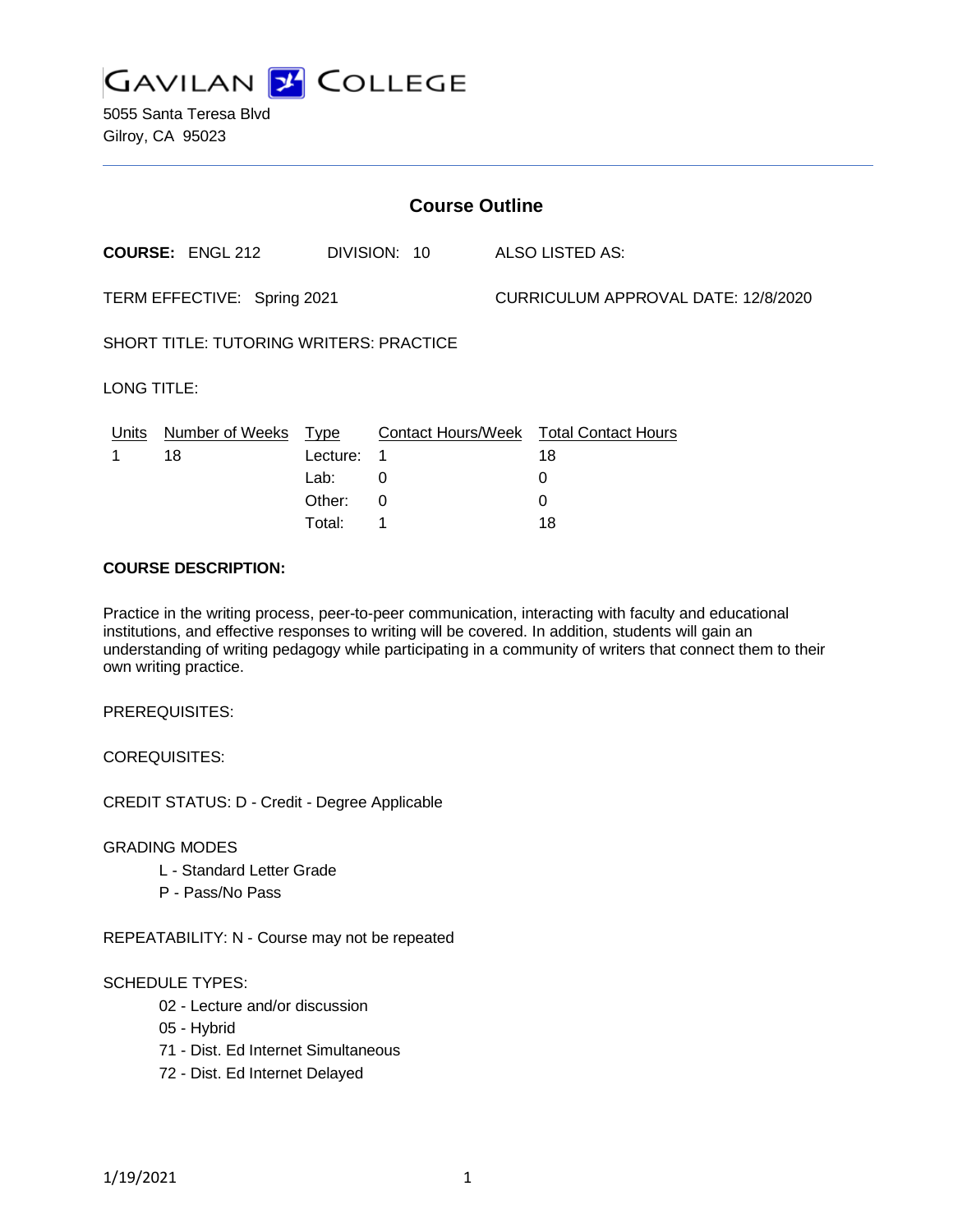### **STUDENT LEARNING OUTCOMES:**

By the end of this course, a student should:

- 1. Define and apply best practices for supplemental instruction.
- 2. Define and apply best practices for tutoring writers and readers.
- 3. Examine and evaluate best tutoring practices through observations in various tutoring settings.
- 4. Examine the diverse uses and value of writing and research to recommend best practices.

#### **CONTENT, STUDENT PERFORMANCE OBJECTIVES, OUT-OF-CLASS ASSIGNMENTS**

Curriculum Approval Date: 12/8/2020 Originally ENGL 12B 1 HOUR Please note: Throughout the English 12B course, second semester students will take a leadership role in facilitating discussions & in organizing writing response groups & service learning project teams. More details follow. Building a Community of Writers & Thoughtful Effective Responders Content: Students enrolled in English 12B will introduce role & responsibility of tutors. Model exploration of individual educational, learning & writing histories. Present various models of responding to writing through writing & sharing assignments. Introduce some pedagogical history & theory. Practice interacting around various writing assignments. Lead writing response groups. Introduce the tutor/researcher concept. Prepare presentations of learner-writer history & about pedagogical & compositional theory. Respond in journals to writing response groups & experience of being a team leader. Help others revise learner & writing histories by modeling revision strategies. **Student** Performance Objectives: Establish writing community for effective cognition, social interaction & communication between writers & writing responders. Help others identify, appraise & question roles & responsibility of the writing center & writing tutors.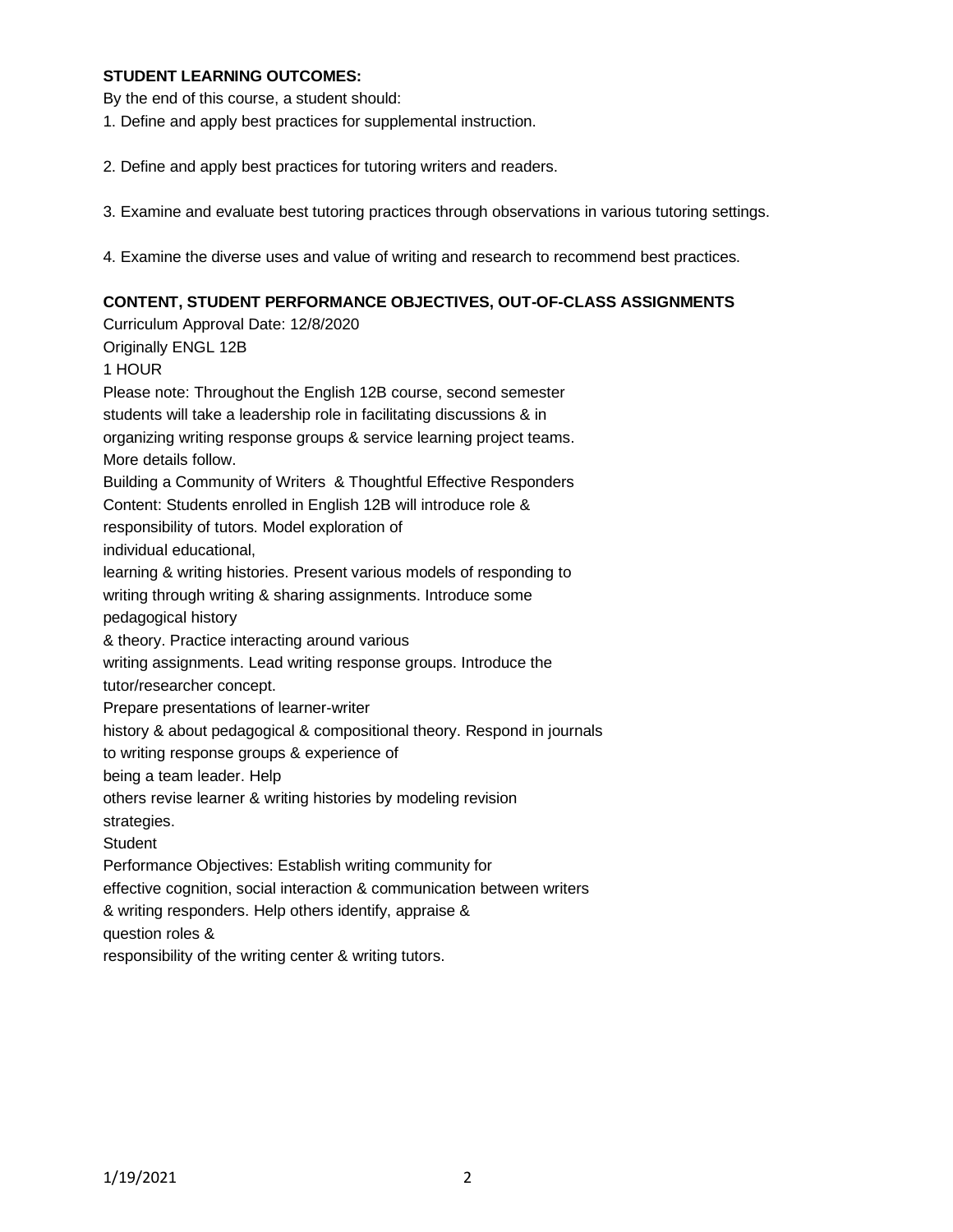## 1 HOUR

Responding to Texts about Pedagogy & Compositional Theory Content: Lead discussions that respond to readings about pedagogical & compositional theory. Prepare for reading discussion & respond to discussion presentations in a journal assignment. Student Performance Objectives: Help model & establish a common language for tutors and effective cognition, social interaction, communication & discussion framework. 1 HOUR Reflecting & Analyzing the Tutoring Relationship Content: Model reflections on first interactions with student writers. Prepare journal assignment reflecting on tutoring assignment & the work of student tutors. Organize, lead & meet with writing groups. Student Performance Objectives: Employ best practices for interacting with student writers & new tutors. 1 HOUR Responding to Texts about Pedagogy & Compositional Theory Content: Lead discussions that respond to readings about pedagogical & compositional theory. Prepare for reading discussion & respond to discussion presentations in a journal assignment. Student Performance Objectives: Help model & establish a common language for tutors and effective cognition, social interaction, communication & discussion framework. 1 HOUR Reflecting & Analyzing the Tutoring Relationship Content: Again model reflections on interactions with student writers. Prepare journal assignment reflecting on tutoring assignment & the work of student tutors. Organize, lead & meet with writing groups. Student Performance Objectives: Employ best practices for interacting with student writers & new tutors. 1 HOUR Responding to Texts about Pedagogy & Compositional Theory Content: Lead discussions that respond to readings about pedagogical & compositional theory. Prepare for reading discussion & respond to discussion presentations in a journal assignment. Student Performance Objectives: Help model & establish a common language for tutors and effective cognition, social interaction,

communication & discussion framework.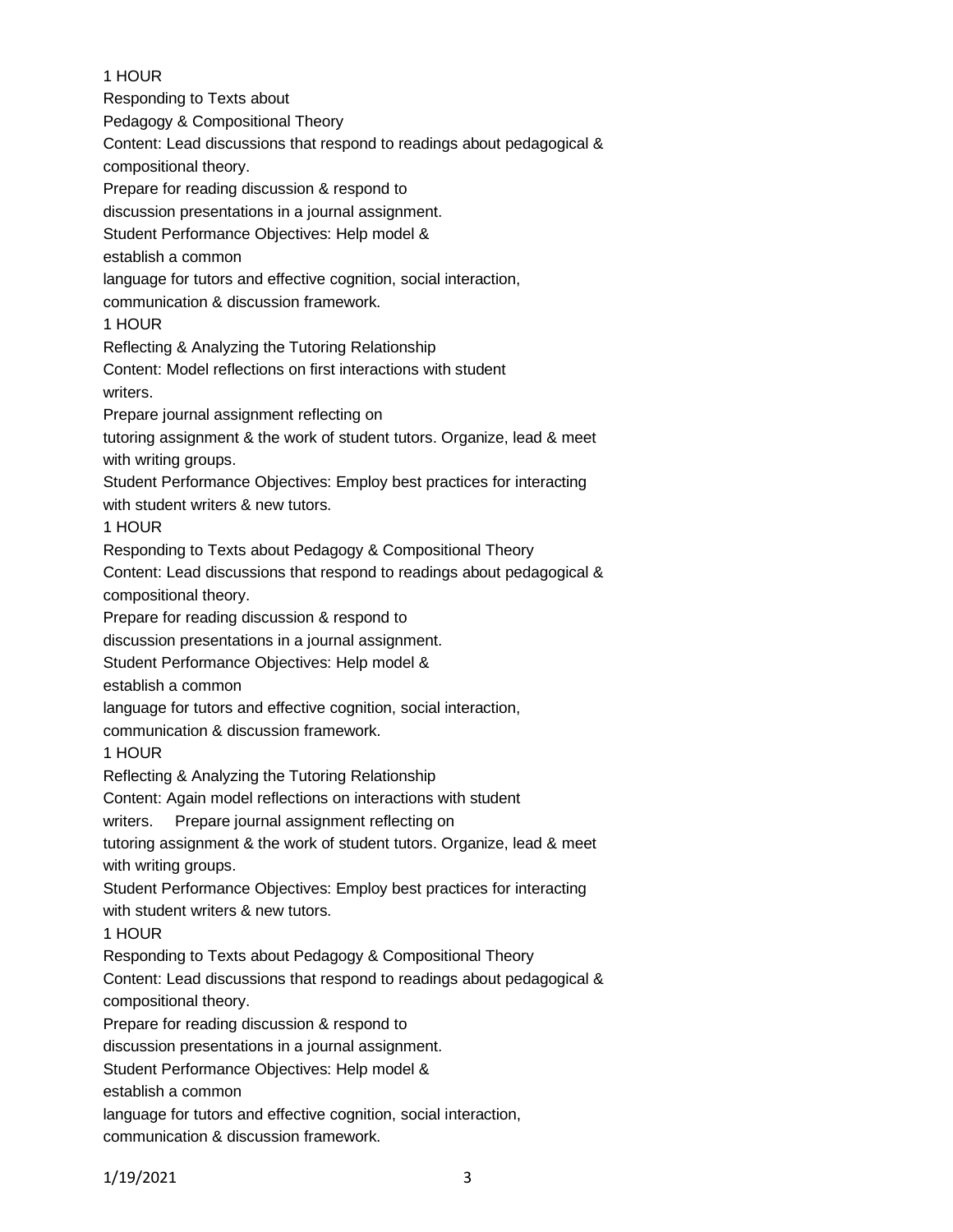# 1 HOUR Reflecting & Analyzing the Tutoring Relationship Content: Again model reflections on interactions with student writers. Prepare journal assignment reflecting on tutoring assignment & the work of student tutors. Organize, lead & meet with writing groups. Student Performance Objectives: Employ best practices for interacting with student writers & new tutors. 1 HOUR Responding to Texts about Pedagogy & Compositional Theory Content: Lead discussions that respond to readings about pedagogical & compositional theory. Prepare for reading discussion & respond to discussion presentations in a journal assignment. Student Performance Objectives: Help model & establish a common language for tutors and effective cognition, social interaction, communication & discussion framework. 1 HOUR Developing an Area of Inquiry & a Service Learning Projects Content: Model & introduce the area of inquiry & service learning projects. Reflect on journal assignments & identify a question and/or theme for further research & help others identify an area of inquiry question and/or theme for further research. Meet with writing response group to develop a service learning project promoting writing & best writing practices on the Gavilan College campus. Student Performance Objectives: Help others to develop tutor/researcher guidelines & focus. Work with team to identify & prepare workable writing promotion plan.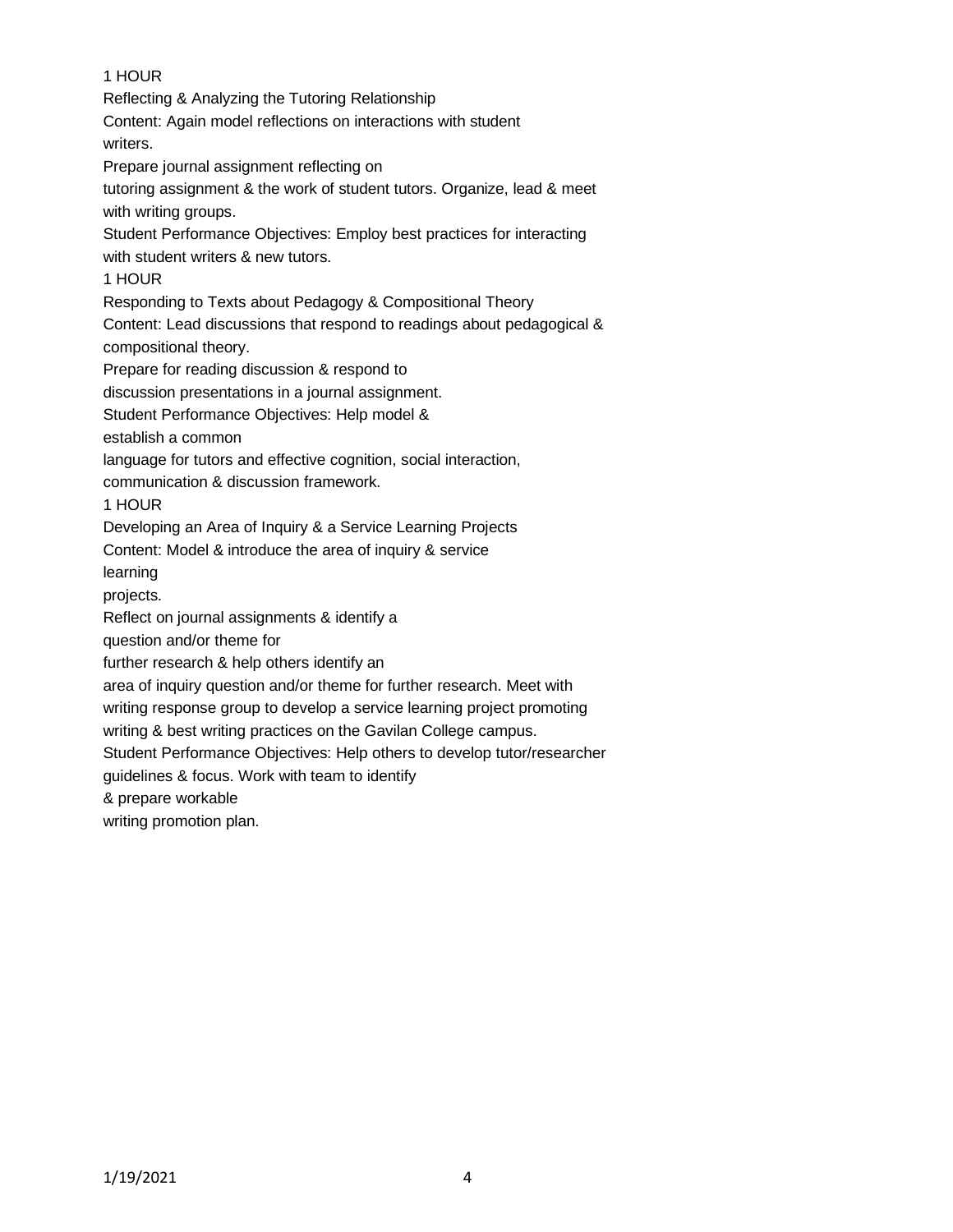1 HOUR Responding to Inquiry Project Drafts & Developing a Service Project Plan Content: Identify ways to strengthen area of inquiry research projects & respond to service learning project plans. Revise area of inquiry projects drafts based on writing response group feedback. Begin implementing service learning project plan. Student Performance Objectives: Successfully employ appropriate writing & writing responding strategies when developing area of inquiry projects. Begin organizing & implementing a successful service learning project. 1 HOUR Organizing Service Learning Project Content: Revise service learning projects as needed. Model how to respond to community feedback of service learning project plans. Continue implementing service learning projects. Continuing revising & developing area of inquiry research projects. Student Performance Objectives: Continue working with team to implement effective service learning project. Deepen analysis & relationship to area of inquiry project itself. 1 HOUR Responding to Area of Inquiry Drafts Content: Respond to revised versions of area of inquiry projects. Meet with writing group members. Continue revising & developing area of inquiry project drafts. Continue working with team to implement effective service learning project. **Student** Performance Objectives: Continue effectively working with team to implement effective service learning project. Continue deepening analysis & relationship to area of inquiry project &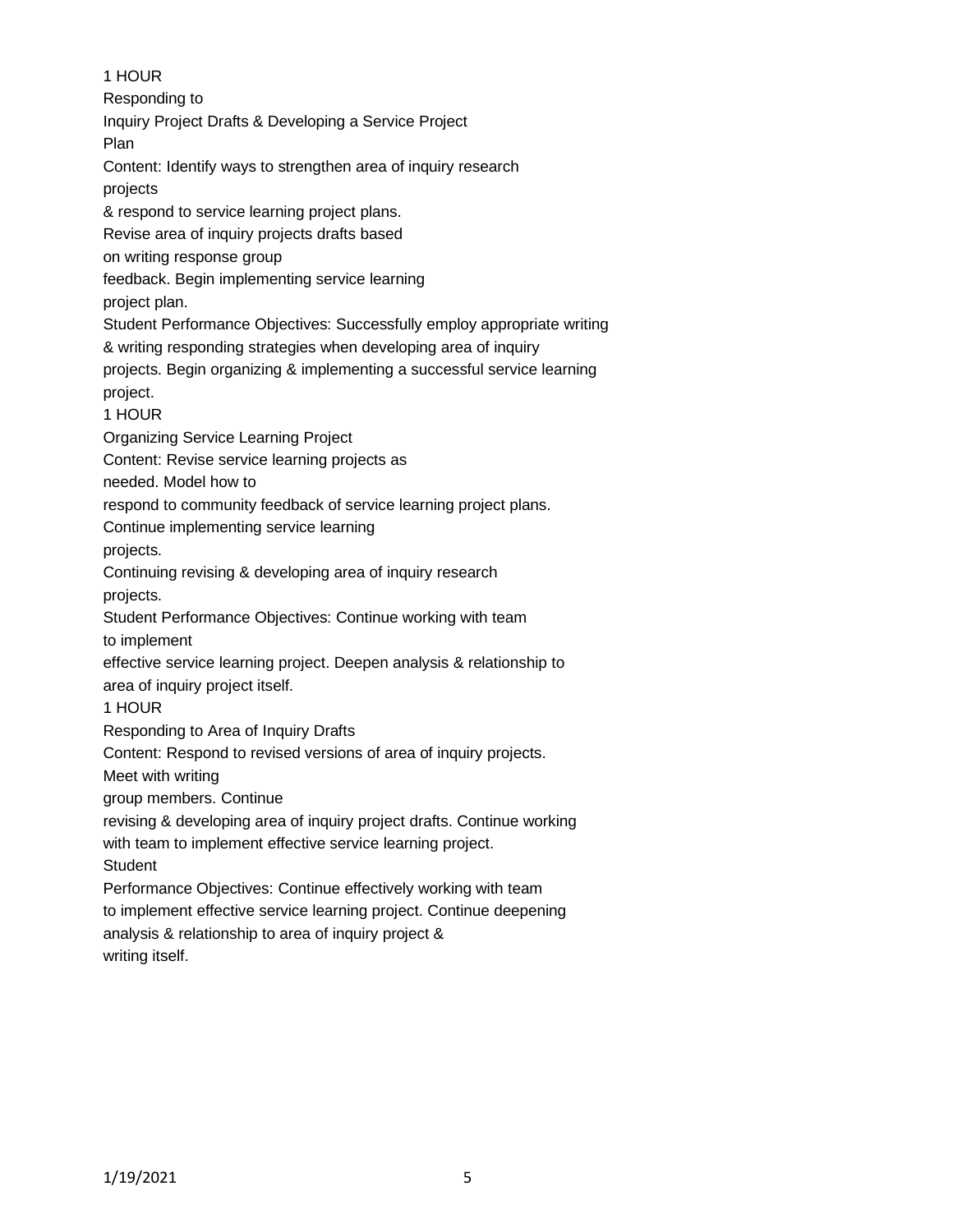# 1 HOUR

Continuing to Develop Service Learning Projects Content: Finalize service learning projects. Meet with team & finish developing service learning projects. Student Performance Objectives: Successfully meet service learning project deadlines. Continue effectively working with team implement service learning project. 1 HOUR Implement Service Learning Projects Content: Support & assist teams as they implement service learning projects & introduce best documentation efforts. Model implementing service learning projects & document efforts. Student Performance Objectives: Successfully meet deadlines & employ best practices when presenting writing and/or responding to writing practices. Accurately document service learning projects for later reflection. 1 HOUR Begin Area of Inquiry Presentations & Continue Implementing Service Learning Projects Content: Begin area of inquiry presentations. Support & assist teams as they implement service learning projects. Respond in journals to area of inquiry presentations. Implement service learning projects & document efforts. Student Performance Objectives: Successfully present effective, thoughtful & authentic area of inquiry projects. Successfully meet deadlines & employ best practices when presenting writing and/or responding to writing practices. Accurately document service learning projects for later reflection.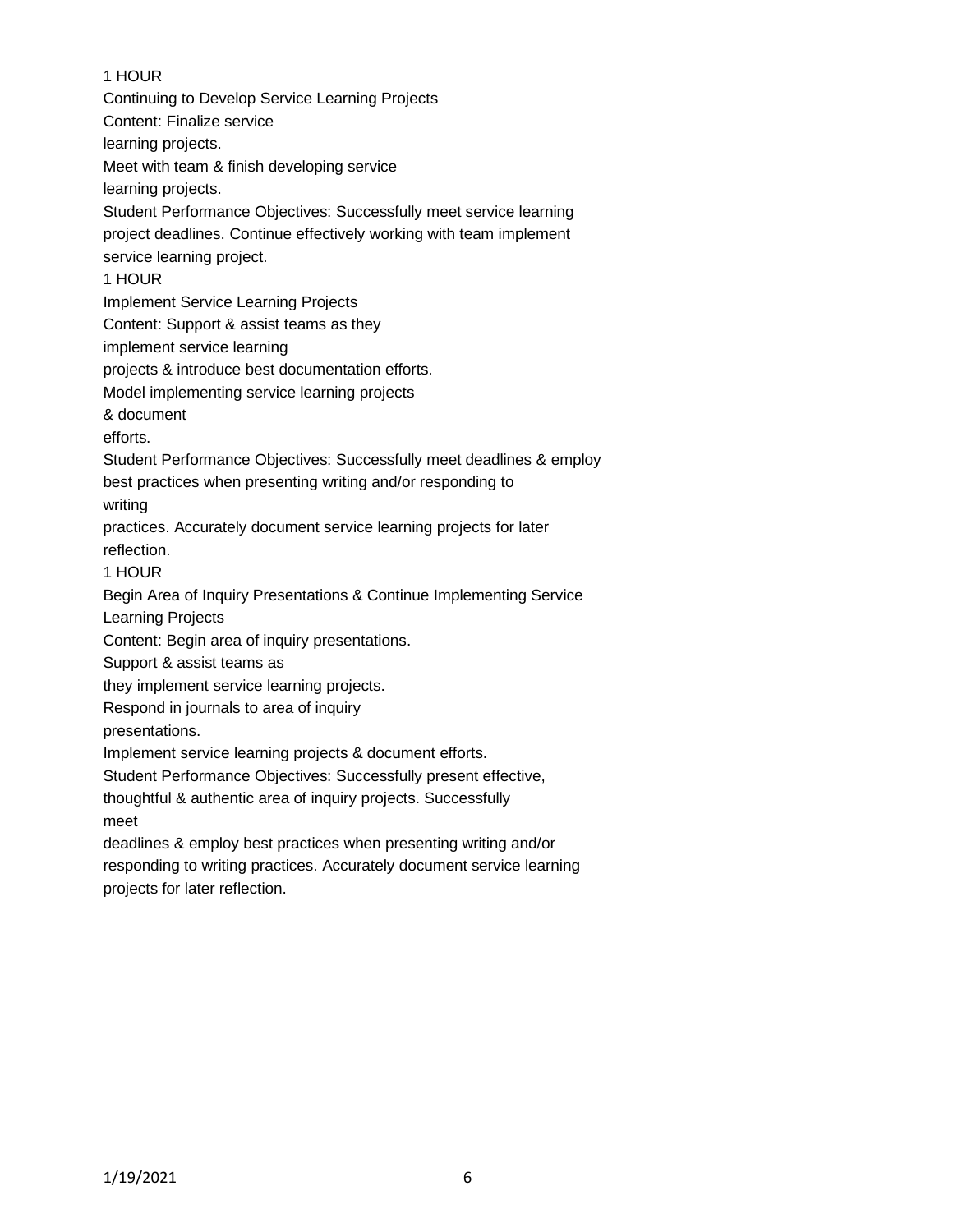# 1 HOUR

Continue Area of Inquiry Presentations & Continue Implementing Service Learning Projects Content: Continue area of inquiry presentations. Support & assist teams as they implement service learning projects. Respond in journals to area of inquiry presentations. Implement service learning projects & document efforts. Student Performance Objectives: Successfully present effective, thoughtful & authentic area of inquiry projects. Successfully meet deadlines & employ best practices when presenting writing and/or responding to writing practices. Accurately document service learning projects for later reflection. 1 HOUR Complete Area of Inquiry Presentations & Begin Analyzing Service Learning Projects Content: Reflect on semester & envision changes in writing center practice & activities. Analyze service learning projects. Prepare for portfolio presentations. Recruit new tutors. Reflect on semester in journal assignment. Student Performance Objectives: Define, assess & analyze semester's worth of writing & responding to writing practices in a writing center context. Second semester students will place a special emphasis on tracing the development of writing tutors. 1 HOUR Final Exam Content: Conduct presentations based on portfolios & service learning projects.

### **METHODS OF INSTRUCTION:**

Exercises, field work, coached sessions, planning, role plays, critiques, research & inquiry presentations.

### **OUT OF CLASS ASSIGNMENTS:**

Required Outside Hours: 36 Assignment Description: Readings, projects and presentation preparation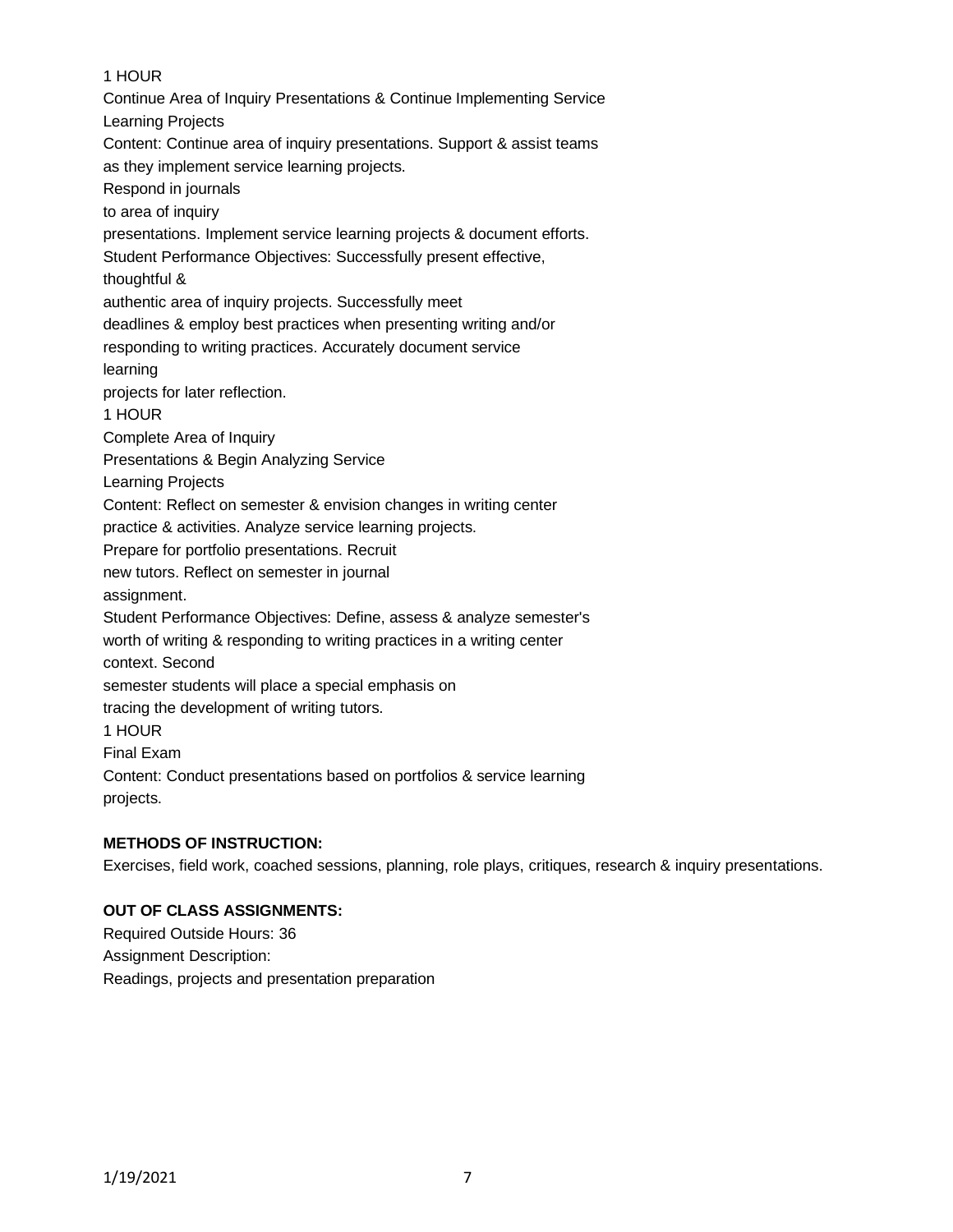### **METHODS OF EVALUATION:**

Writing assignments Percent of total grade: 20.00 % 20% - 30% Written homework; Reading reports; Essay exams; Term papers Problem-solving assignments Percent of total grade: 20.00 % 20% - 30% Homework problems; Field work; Quizzes Skill demonstrations Percent of total grade: 20.00 % 20% - 30% Field work; Performance exams Objective examinations Percent of total grade: 20.00 % 20% - 30% Multiple choice

### **REPRESENTATIVE TEXTBOOKS:**

Daniel R Sanford. The Roman and Littlefield Guide for Peer Tutors. Maryland, US: Rowman and Littlefield ,2020.

The new text provides the latest best practices and theory for peer tutoring.

ISBN: ISBN: 978-1-5381-3552-5

Recommended Other Texts and Materials

St. Martin's Sourcebook for Writing Tutors (4th Edition) St. Martin's Christina Murphy and Steve Sherwood ISBN: 978-031-266-1915 2011